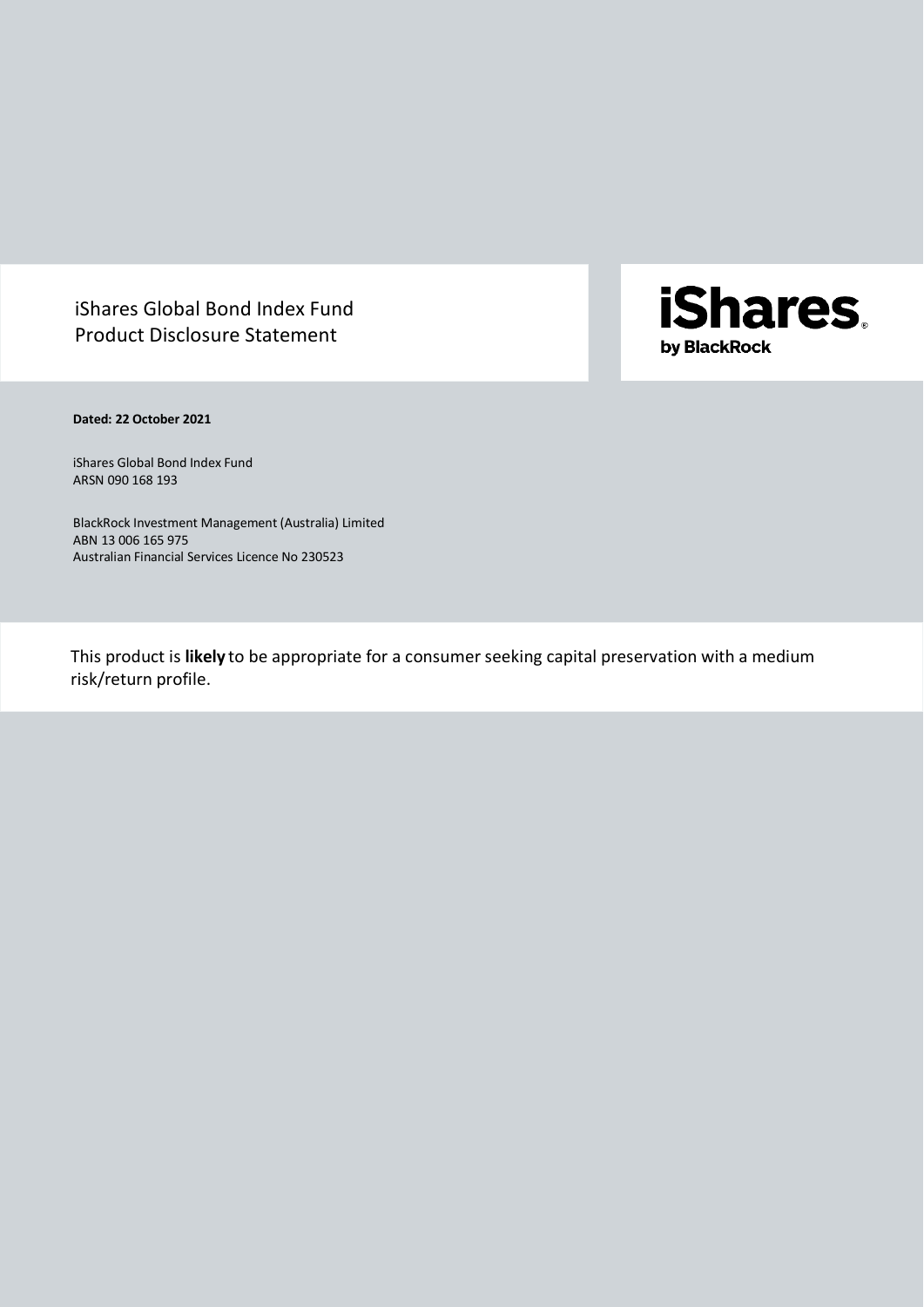## iShares Global Bond Index Fund

- 1. [About BlackRock Investment Management \(Australia\)](#page-2-0)  [Limited](#page-2-0) 3 2. [How the iShares Global Bond Index Fund works](#page-2-1) 3
- 3. [Benefits of investing in the iShares Global Bond Index Fund](#page-2-2) [3](#page-2-2)
- 4. [Risks of managed investment schemes](#page-3-0) 4

## **Important information**

This Product Disclosure Statement (PDS) is a summary of significant information and contains a number of references to important information (each of which forms part of this PDS) and persons should consider that information before making a decision about the Fund.

The information provided in this PDS is general information only and does not take into account your individual objectives, financial situation, needs or circumstances. You should therefore assess whether the information is appropriate for you and obtain financial advice tailored to you having regard to your individual objectives, financial situation, needs and circumstances.

This PDS can only be used by investors receiving it (electronically or otherwise) in Australia. This PDS is not an offer to any person or any place in which it is unlawful to make such an offer. Units in the Fund have not been, and will not be, registered under the U.S. Securities Act of 1933 or the securities laws of any of the states of the United States. The Fund is not and will not be registered as an investment company under the U.S. Investment Company Act of 1940. Investment in units of the Fund by or on behalf of U.S. persons is not permitted. Units in the Fund may not at any time be offered, sold, transferred or delivered within the United States or to, or for the account or benefit of, a U.S. person. Any issue, sale or transfer in violation of this restriction will not be binding upon the Fund and may constitute a violation of U.S. law.

If any part of this PDS is established to be invalid or unenforceable under the law, it is excluded so that it does not in any way affect the validity or enforceability of the remaining parts.

The Responsible Entity can change any terms and conditions of the offer contained in this PDS at any time. We reserve the right to outsource any or all investment, management and administration functions, including to related parties, without notice to investors.

## **Responsible Entity contact details**

BlackRock Investment Management (Australia) Limited Level 37, Chifley Tower 2 Chifley Square Sydney New South Wales 2000

|            | Telephone: 1300 366 100          |
|------------|----------------------------------|
| Facsimile: | 1300 366 107                     |
| Email:     | clientservices.aus@blackrock.com |
| Website:   | www.blackrock.com.au             |

## **Incorporation by Reference**

The Corporations Act 2001 (Cth) (**Corporations Act**) allows us to provide certain information to you separately to this PDS. Where you see references to "Additional information incorporated by reference" additional information concerning the topic has been incorporated by reference and forms part of the PDS. This information can be found in the BlackRock Additional Fund Information No. 1 document, available at www.blackrock.com. au/individual/funds-information/offer-documents. You should read this important information before making a decision. This material may change between the time when you read this PDS and

| 5. | How we invest your money                 | 6 |
|----|------------------------------------------|---|
| 6. | Fees and costs                           |   |
| 7. | How managed investment schemes are taxed | 8 |
| 8. | How to invest                            | Զ |
|    |                                          |   |

when you acquire the product. This information is available to you free of charge upon request in paper format by contacting the BlackRock Client Services Centre.

## **Information subject to change**

Information in this PDS, as well as the terms and features of the Fund, is subject to change from time to time. We will notify you of any material changes or other significant events that affect the information in this PDS in accordance with our obligations under the Corporations Act.

Updated information that is not materially adverse can be obtained from our website at www.blackrock.com/au. A paper copy of any updated information will be given, or an electronic copy made available, free of charge upon request.

Where the Fund is subject to the continuous disclosure requirements of the Corporations Act, we will satisfy our obligations by disclosing material information regarding the Fund on our website at www.blackrock.com/au. A paper copy of this material is available free of charge upon request.

## **Annual report**

A copy of the audited annual financial report of the Fund is generally available by the end of September from us or upon request from your Investor Directed Portfolio Service (**IDPS**), superannuation fund or master trust operator. The audited annual financial report will be made available on our website at www.blackrock.com.au. You may also elect to receive a hard copy of the report by contacting our Client Services Team on the telephone number shown on the left of this page.

## **Investing through an IDPS, superannuation fund or master trust**

If you have invested through an IDPS, superannuation fund or master trust, you can use this PDS for information purposes; however, if you wish to make any change to your investment you should contact the operator of such service and complete their required documentation. The operator of such service may process unitholder transactions and requests in accordance with processes that are different to those set out in this document.

## **Target Market Determination**

BlackRock has issued a target market determination (**TMD**) which, among other things, describes the class of consumers for whom this product is likely to be consistent with their likely objectives, financial situation and needs. A summary of the TMD for this product is on the cover page of this PDS.

BlackRock and its distributors must take reasonable steps to distribute this product to consumers described in the TMD.

The TMD for this product can be obtained by contacting the BlackRock Client Services Centre and may be available on the BlackRock website a[t www.blackrock.com/au.](http://www.blackrock.com.au/)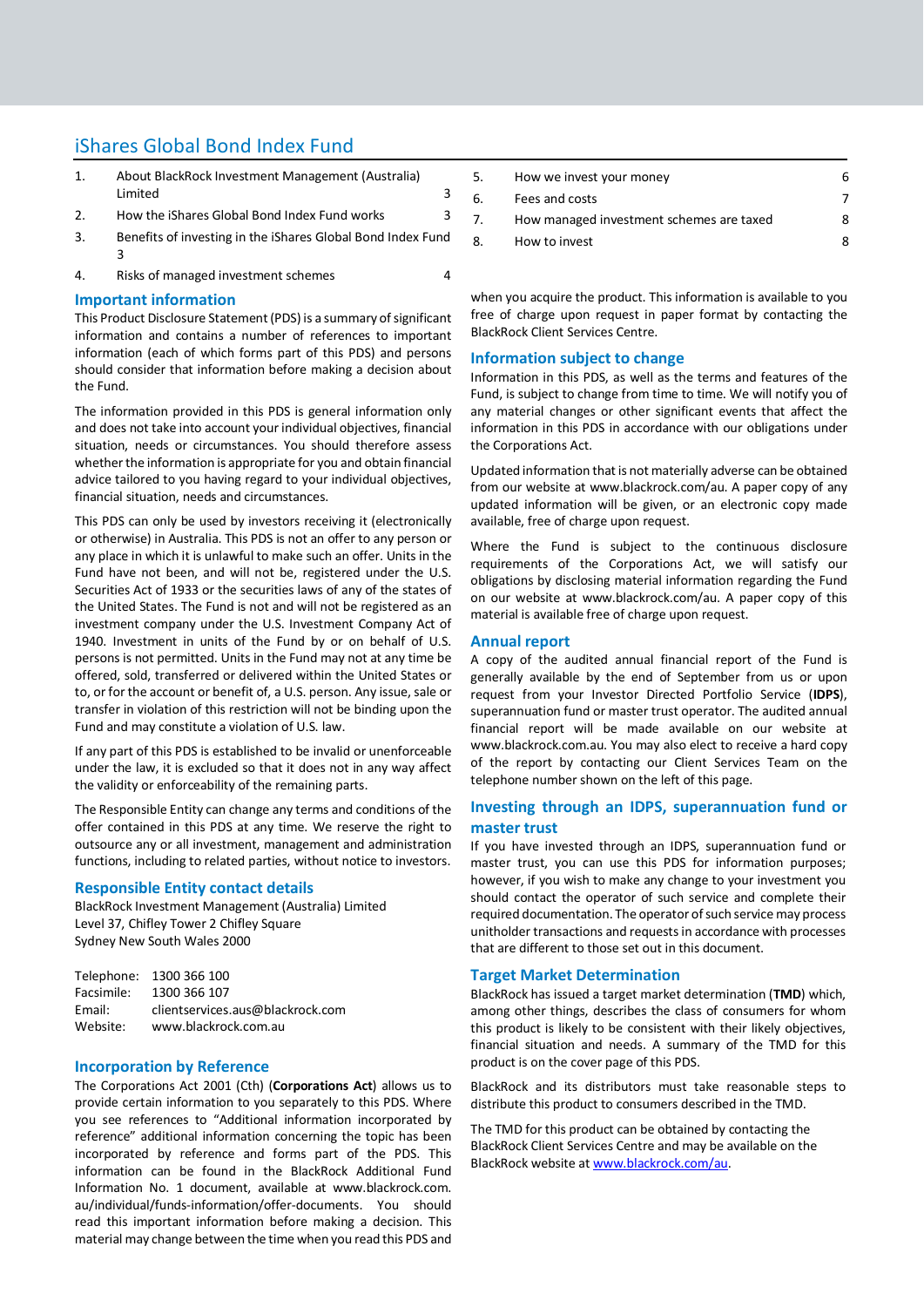## <span id="page-2-0"></span>1. About BlackRock Investment Management (Australia) Limited

BlackRock Investment Management (Australia) Limited, ABN 13 006 165 975 (referred to in this PDS as **BlackRock**, **Responsible Entity**, **Manager**, **we**, **our** or **us**) is the responsible entity and the issuer of units in the iShares Global Bond Index Fund (**Fund**). BlackRock is a wholly owned subsidiary of BlackRock, Inc.® (**BlackRock Inc**) but is not guaranteed by BlackRock Inc, or any BlackRock Inc subsidiary or associated entity (the **BlackRock Group**). Neither BlackRock nor any member of the BlackRock Group guarantees the success of the Fund, the achievement of the investment objective, or the repayment of capital or particular rates of return on investment or capital. An investor in the Fund could lose all or a substantial part of their investment. In particular, the performance of the Fund will depend on the performance and market value of the assets held by the Fund.

The investment strategy of the Fund is managed by the BlackRock Group's Global Indexed Fixed Income team.

## <span id="page-2-1"></span>2. How the iShares Global Bond Index Fund works

### **2.1 The interests that members acquire**

The Fund is structured as a unitised registered managed investment scheme. When you invest in the Fund, you are allocated a number of units. Each of these units represents an equal share in the net assets of the Fund. As a result, each unit has a dollar value or "unit price". The unit price will vary as the market value of assets in the Fund rises or falls.

## **2.2 Minimum investment amounts**

When investing in the Fund you generally need a minimum amount of \$500,000 or such other amount as we may determine from time to time. There is no minimum investment for subsequent applications. While there is no minimum redemption amount, we generally require a minimum balance in your Fund account of \$500,000.

#### **2.3 How investors can increase or decrease their investment**

Investors can increase or decrease their investment by acquiring units (refer to section 8.1 of this PDS titled "How to invest") or redeeming all or part of their investment(refer to section 2.4 of this PDS titled "How to redeem your investment").

## **2.4 How to redeem your investment**

Redemption requests can be made in writing (including by facsimile). You will normally be able to redeem from the Fund on any **Business Day**, being a day other than a Saturday or Sunday on which banks are open for general banking business in Sydney (Australia); New York (USA); and London (UK). A list of public holidays affecting the Fund is available on our website at www.blackrock.com/au.

Investor transaction requests are required to be received by 3.00 pm (Sydney time) on any Business Day (**Transaction Cut-off Time**). Transaction requests received before this time will generally be executed on the next Business Day (**Trade Date**). Investor transaction requests received after this time or on a day when the Fund is unavailable for transactions will generally be treated as having been received the following Business Day.

Following receipt of a redemption request, we will deposit redemption proceeds into your nominated Australian bank account, generally within six Business Days of our having received the redemption request, although we are allowed longer periods under the Fund's constitution.

In some circumstances, such as when there is a freeze on withdrawals, investors may not be able to withdraw from the Fund within the usual period upon request.

#### **2.5 Frequency of distributions and how they are calculated**

If you hold units in the Fund at the close of business on the last day of a distribution period, you are entitled to participate in the distributable income of the Fund. Any income you receive from your investments will be in the form of distributions. Your distribution may include interest, dividends, other income and realised gains. Distributions are not guaranteed and there may be periods for which distributions are higher or lower than expected.

Distributions(if any) are generally determined at the end of March, June, September and December each year. Distributions(if any) are usually paid within 21 Business Days of the end of the distribution period.

#### **Additional information incorporated by reference**

You should read the important information about the acquisition and disposal of interests before making a decision. This material may change between the time when you read this PDS and the day when you acquire the product Go to section 2 of the document titled "BlackRock Additional Fund Information No. 1", which is available from our website at www.blackrock.com.au/individual/funds-information/offer-d ocuments.

## <span id="page-2-2"></span>3. Benefits of investing in the iShares Global Bond Index Fund

**Index tracking:** The Fund is an index tracker and seeks to provide investors with similar returns, before fees, to those of its benchmark index.

**Diversification:** In contrast to a direct investment in a single company or bond, the Fund provides, as far as practicable and possible, exposure to all of the securities or instruments within its benchmark index.

**Lower cost:** As the Fund is passively managed and designed to track a particular index, the expenses of managing the Fund are generally lower compared to other forms of retail managed funds.

#### **Additional information incorporated by reference**

You should read the important information about the other features and benefits of the Fund before making a decision. This material may change between the time when you read this PDS and the day when you acquire the product. Go to section 3 of the document titled "BlackRock Additional Fund Information No. 1", which is available from our website at www.blackrock.com.au/individual/fundsinformation/offer-d ocuments.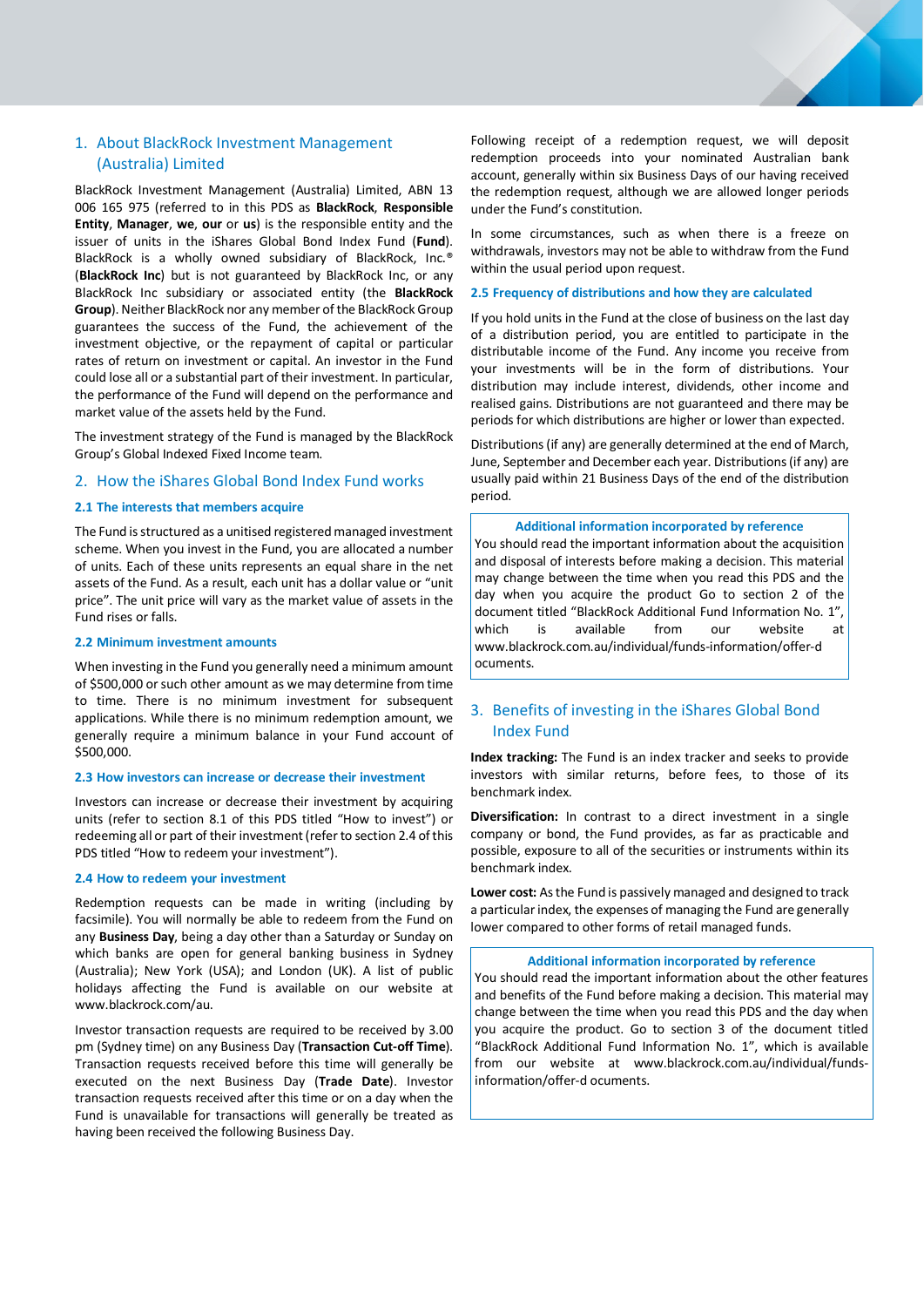## <span id="page-3-0"></span>4. Risks of managed investment schemes

**All investments carry risk. Different strategies may carry different levels of risk, depending on the assets that make up the strategy. Assets with the highest long-term returns may also carry the highest level of short-term risk. Returns are not guaranteed. Future returns may differ from past returns and investors may lose some or all of their investment.**

**The appropriate level of risk for each investor will vary depending on a range of factors including age, investment time frames, where other parts of the investor's wealth is invested and the investor's risk tolerance.**

The specific investment risks of investing in the Fund include:

**Derivative risk.** The Fund may be exposed to derivative securities. The use of derivatives expose a fund to different risks as opposed to investing directly in a security. For example, derivatives can cause a fund to make greater gains or incur greater losses than the gains and losses of the underlying security in relation to which the derivative derives its value.

Derivative transactions may be subject to the risk that a counterparty to the transaction will wholly or partially fail to perform their contractual obligations under the arrangement (including failing to meet collateral requirements under the arrangement). Additionally, OTC markets are not guaranteed by an exchange or clearing corporation and generally do not require payment of margin. To the extent that a fund has unrealised gains in such instruments or has deposited collateral with its counterparty that fund is at risk that its counterparty will become bankrupt or otherwise fail to honour its obligations. Derivative transactions may also expose a fund to a risk of potential illiquidity if the derivative instrument is difficult to purchase or sell.

The BlackRock Group attempts to minimise these risks by engaging in derivative transactions only with financial institutions that have substantial capital or that have provided a third-party guarantee or other credit enhancement.

**Index related risk.** In order to meet its investment objective, the Fund will seek to achieve a return that reflects the return of its index, as published by the index provider. While index providers do provide a description of what each index is designed to achieve, index providers do not generally provide any warranty or accept any liability in relation to the quality, accuracy or completeness of data in respect of their indices, nor any guarantee that the published index will be in line with their described benchmark index methodologies. Errors in respect of the quality, accuracy and completeness of the data may occur from time to time and may not be identified and corrected for a period of time, in particular where an index is less commonly used. During a period where an index contains incorrect constituents, a fund benchmarked to that index would have market exposure to such constituents. As such, errors may potentially result in a negative or positive performance impact to the fund and to its unitholders. Apart from scheduled rebalances, index providers may carry out additional ad hoc rebalances to their benchmark indices in order, for example, to correct an error in the selection of index constituents. Where the index is rebalanced and a fund in turn rebalances its portfolio to bring it in line with the index, any transaction costs and market exposure arising from such portfolio rebalancing will be borne by the fund and, by extension, the fund's unitholders. Therefore, errors and additional ad hoc rebalances carried out by an index provider may increase the costs and market exposure risk of a fund.

**Fixed income security risk.** There are a number of risks associated with an investment in fixed income securities, which can result in significant variability in investment returns and a loss of income or capital value. These include:

- Credit risk. The value of a fund investing in fixed income securities is affected by the perceived or actual credit worthiness of the issuer of the security. A perceived or actual deterioration of credit quality of a fixed income security will adversely impact the value of such investments (e.g. an issuer credit downgrade or credit event leading to a revised premium attributable to investment due to credit worthiness downgrade).
- Income risk. A fund investing in fixed income securities may experience a decline in income where market interest rates are falling. This can result when a fund reinvests in securities at a lower yield than the current fund portfolio yield.
- Interest rate risk. An increase in interest rates will cause the values of fixed income securities, in particular fixed rate securities, to decline, which will in turn impact the returns of a fund investing in such securities. Interest rate risk is generally lower for shorter term fixed income investments and higher for longer term fixed income investments.
- Issuer risk. Corporate issuers of fixed income securities may willingly or unwillingly default on their obligation to make interest or principal payments. Similarly, sovereign issuers (i.e. governments of a country or an agency backed by a government) may refuse to comply with their obligations during economically difficult or politically volatile times. Such events may cause a downgrade in the credit rating of an issuer and/or its fixed income security, which in turn may cause the value of the fixed income security to fall. There is also no assurance that an issuer of fixed income securities will continue to issue the fixed income securities or keep that particular fixed income securities market open.
- Spread risk. The prevailing rates of compensation for creditworthiness of issuers of instruments (spread) is affected by market factors including sentiment, supply and demand and general economic conditions. A change in these factors, which impact spread, can negatively impact the yield earned by a fund investing in credit instruments.

**Foreign investment risk.** Exposure to securities or derivative instruments issued in foreign markets may include certain risks associated with:

- ► differences in trading, settlement and clearing procedures that may restrict trading (as a result of suspensions or daily quotas), increase default or market operational risks or require securities to be held on a beneficial basis via a depositary nominee;
- Currency risk. The risk that foreign currencies change in value relative to the Australian dollar, which may affect a fund's investment returns. These movements may either add to or subtract from performance. Passive currency management may be undertaken, however, it may not be possible to perfectly match performance of the hedging relative to that of its benchmark. Additionally, active currency management may be undertaken from to time, with a view to manage risk and return. Currency management can result in capital losses and investment returns are not guaranteed.
- Country specific risk. Countries may be subject to considerable degrees of market volatility, economic, political and social instability, which may reduce or preclude the ability to trade security exposures or negatively affect a security's value; and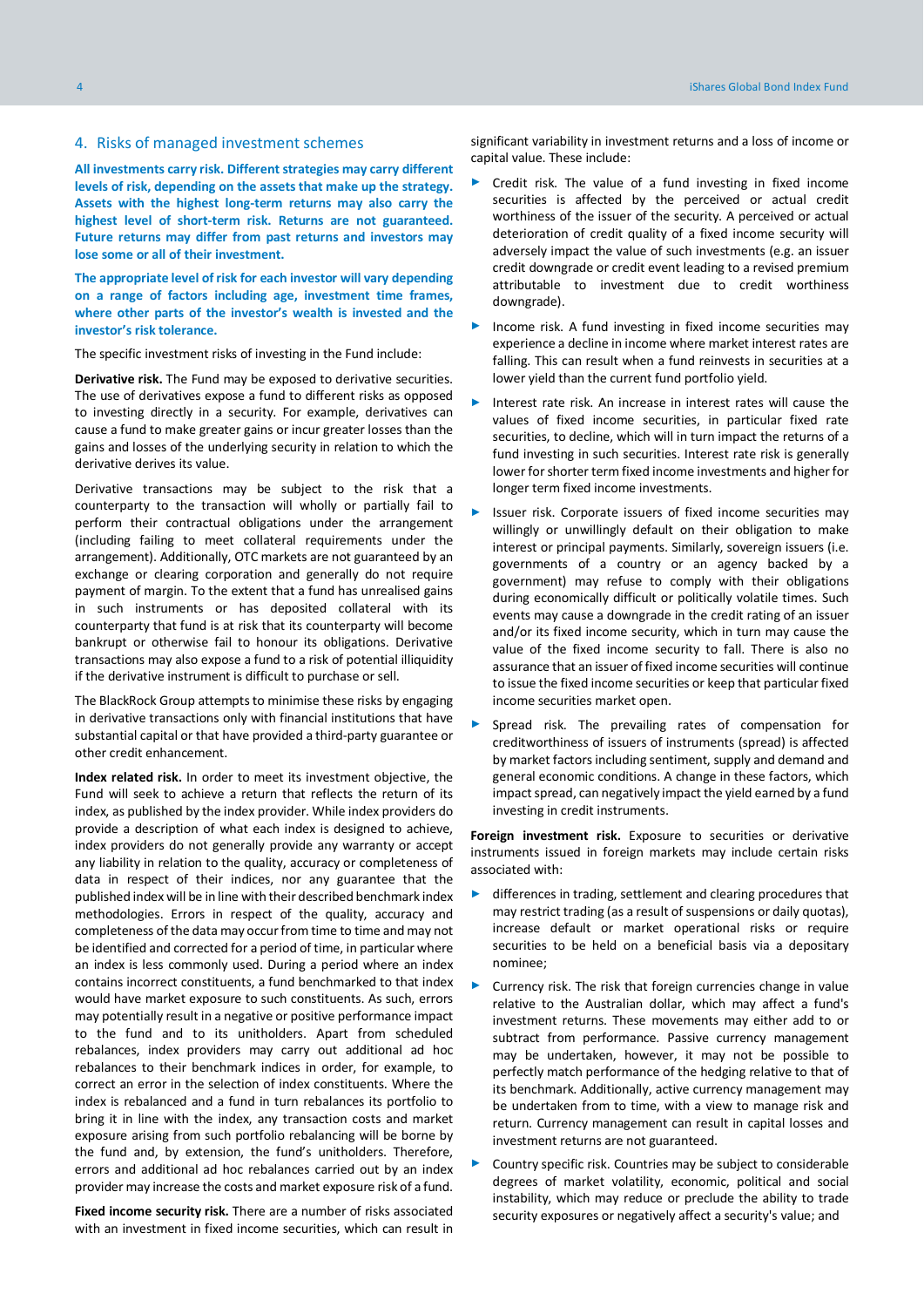► differences in accounting, financial reporting, taxation, legal, regulatory, liquidity and pricing practices can be subject to change and if so, may adversely affect a fund.

**Liquidity risk.** The Fund may be exposed to securities with limited liquidity, which are in practice infrequently traded or for which typical daily volumes traded are small. It may not be possible to sell such securities when it is desirable to do so or to realise what the manager perceives to be their fair value in the event of a sale. The general level of market liquidity also varies and may deteriorate. Such a deterioration may negatively impact the ability to trade fund securities and may negatively affect the price at which a trade is executed. These circumstances could impair a fund's ability to make distributions to a redeeming unit holder in a timely manner and a fund may need to consider suspending redemptions. The BlackRock Group aims to reduce these risks by understanding the liquidity characteristics of securities a fund is exposed to and plans trading so as to minimise the adverse consequences of low liquidity.

**Tracking error risk.** The NAV of the Fund may not correlate exactly with the index it is designed to match. Factors such as fund fees and expenses, imperfect correlation between fund security holdings and index constituents, inability to rebalance portfolio holdings in response to changes to index constituents, rounding of prices, index changes and regulatory policies may affect the ability of a fund to achieve close correlation with the index. A fund's returns may therefore deviate from the index it is designed to match. Funds (such as the Fund) that employ an optimisation strategy may incur tracking error risk to a greater extent than a fund that seeks to fully replicate an index.

Other risks more generally associated with investing in a fund include:

**Counterparty risk.** Institutions, such as brokerage firms, banks, and broker-dealers, may enter into transactions with the manager of a fund in relation to the sale and purchase of assets or securities. Such institutions may also be issuers of the securities in which a fund invests. Bankruptcy, fraud, regulatory sanction or a refusal to complete a transaction at one of these institutions could significantly impair the operational capabilities or the capital position of a fund. While the BlackRock Group uses reasonable efforts to mitigate such risks, there can be no guarantee that transactions between such counterparties will always be completed in the manner contemplated by, and favourable to, the relevant fund.

**Fund risk.** The price of units in a fund and the income from them may go down as well as up. Investors may not get back their original investment. There can be no assurance that a fund will achieve its investment objective or that an investor will achieve profits or avoid losses, significant or otherwise. Capital return and income of a fund is based on the capital appreciation and income of the securities invested in, less expenses incurred. Fund returns may fluctuate in response to changes in such capital appreciation or income. The payment of distributions is at the discretion of the fund issuer, taking into account various factors and its own distribution policy. Distributions are not guaranteed and there may be periods for which distributions are higher or lower than expected. Investing in a fund may result in a different tax outcome than investing in securities directly. The application of tax laws and certain events occurring within a fund may result in you receiving some of your investment back as income in the form of a distribution. A fund will generally not be managed with consideration of the individual circumstances, including specific tax considerations, applicable to any single unitholder in the fund. Past performance is not indicative of future performance.

**Conflicts of interest risk.** Certain conflicts of interest may arise in the operation of a BlackRock Group fund. Fund structures may involve members of the BlackRock Group acting in more than one capacity, while BlackRock Group funds may hold over-the counter derivative agreements where a member of the BlackRock Group is acting (in different capacities) on both sides of the agreement. BlackRock Group funds may be invested in by persons associated with BlackRock Group or by other funds and accounts managed by different members of the BlackRock Group. Investors in a fund may, in some instances, invest on different terms to each other, some of which may be more favourable than others. Each investor in a fund may act in a way that is adverse to the interests of other investors in that fund. Additionally, funds and accounts managed by different members of the BlackRock Group may act as a seed investor in a BlackRock Group fund, which may create a commercial opportunity for the BlackRock Group. For example, a seed investment may allow the BlackRock Group to establish a track record for a fund that can then be sold to other clients. Certain investment strategies of the BlackRock Group may conflict with each other and may affect the price and availability of securities in which to invest. Members of the BlackRock Group may also give advice or take action with respect to any of their clients, which may differ from the advice given or the timing or nature of any action taken with respect to the investments of other BlackRock Group funds or accounts.

While conflicts of interest may arise from time to time, the BlackRock Group has established policies and procedures in place to manage any such conflict, which includes ensuring transactions between BlackRock Group entities are conducted on an arm's length commercial basis.

**Individual investment risk.** Individual securities held by a fund can and do fall in value for many reasons. Both price and levels of income are subject to fluctuation. Returns from individual securities will vary and price movements can be volatile.

**Market risk.** The Fund could lose money over short periods due to short- term market movements and over longer periods during more prolonged market downturns. Local, regional or global events such as war, acts of terrorism, the spread of infectious illness or other public health issue, recessions, or other events could have a significant impact on the Fund and its investments

**Operational risk.** The risk of loss resulting from inadequate or failed internal processes, people and systems, or from external events. Adverse impacts may arise internally through human error, technology or infrastructure changes, or through external events such as third party failures or crisis events. The BlackRock Group has procedures in place to manage these risks and, as much as possible, monitor the controls within these procedures to ensure operational risks are adequately managed.

**Regulatory and business risk.** Changes in corporate, taxation or other relevant laws, regulations or rules may adversely affect your investment. For example, such changes may adversely affect a fund's ability to execute certain investment strategies, which could have a material effect on performance. The laws affecting registered managed investment schemes may also change in the future.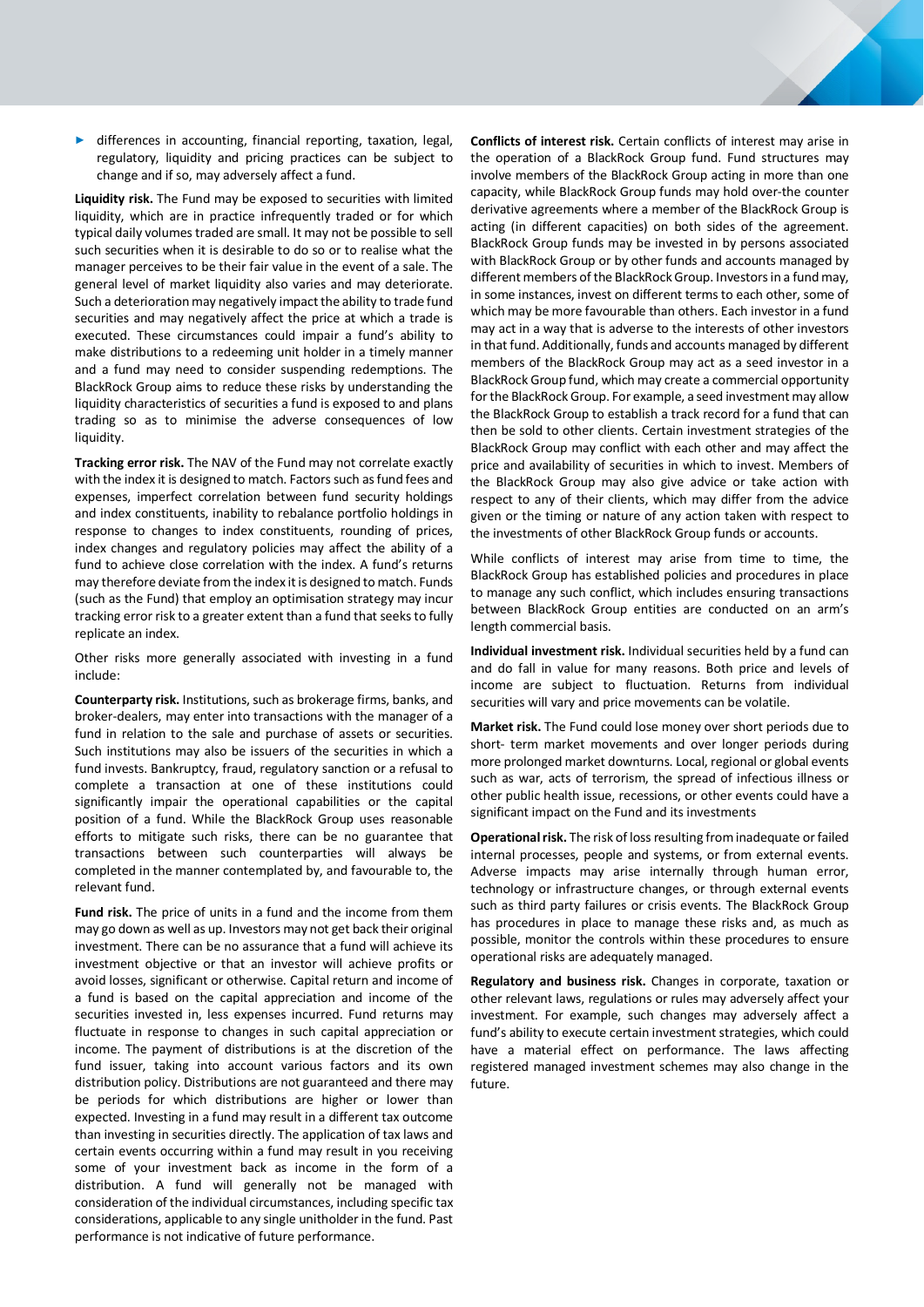## <span id="page-5-0"></span>5. How we invest your money

## **Investors should consider the likely investment return, the risk, and their investment timeframe when choosing a fund in which to invest. This Fund only offers a single investment option.**

The Fund aims to provide investors with the performance of the market, before fees less interest withholding taxes and the cost of currency hedging, as measured by the Bloomberg Global Aggregate Index (hedged in AUD) (**Index**).

Our investment style is based on our belief that people, leveraged by technology, are central to the consistent achievement of our clients' investment goals. We believe that a focus on total performance management is the best way to achieve superior investment results. Through total performance management, we aim to understand; measure; forecast; and manage the three dimensions of investment performance — return, risk and cost.

We believe that stratified sampling is the most appropriate investment strategy to track the performance of the Index as it takes into account liquidity, transaction cost impact and overall risk relative to the Index.

Stratified sampling involves choosing a subset of Index eligible securities to create a portfolio that behaves like the Index. In many cases, holding every security in the Index is not cost effective, as illiquid or thinly traded securities incur higher transaction costs and wider bid-ask spreads. By investing in a subset of securities that combine to match the overall risk profile of the Index the Fund avoids incurring unnecessary trading costs, which can detract from total Fund returns.

A stratified sampling approach is usually accomplished by dividing the Index into strata or "cells" along some of the more common fixed income security attributes such as maturity, sector and credit quality. Securities are then chosen that have similar risk and return characteristics that replicate each of the cells and in units consistent with Index exposures.

Once the portfolio is determined, we have two objectives, to add value subject to our tolerated tracking error and to minimise transaction costs. To this end, we look to trade consistently with the Index. It also means that we monitor the Index structure to anticipate changes.

**Value-adding strategies**: Stratified sampling allows value to be added through relative-value analysis within cells. Our investment managers have discretion to switch securities within the portfolio, provided that they do not alter the overall risk-return characteristics of the portfolio. These switches are based on identifying the best value security to hold within a cell.

A passive currency hedge is applied, which seeks to minimise the effect of currency fluctuations on returns by converting the currency exposures of the Fund back to Australian dollars. This type of hedging strategy involves the forward sale of a set of currencies in amounts that correspond to the beginning of period value of the international assets in the portfolio. The hedge is then reset periodically or as required, to account for any changes in the value of the international assets in the portfolio.

To achieve its investment objective the Fund invests in the global fixed interest securities that form the Index. The Fund implements its passive currency hedge via the use of currency forwards and may also hold a small allocation of cash (or cash equivalents that may include units in other BlackRock funds) for cash flow management purposes.

Derivatives, such as futures, forwards and options can be used to manage risk and return. When derivative positions are established,

they will always be backed by cash holdings and/or underlying assets. Derivative securities will not be used to gear the Fund.

While the constitution of the Fund allows the Responsible Entity to borrow, it is our intention that no borrowing arrangements will be entered into, other than temporary overdrafts, which may be used as a means of managing certain cash flows.

The Fund may be suitable for long-term investors seeking a broad exposure to global bonds. From an investor's perspective, the Fund is considered low risk. Generally, the risk level associated with the Fund is greater if the Fund is held for a period less than the minimum suggested timeframe described above. The minimum suggested timeframe for holding investments in the Fund is 3 years.

#### **Additional information incorporated by reference**

You should read the important information about how we invest your money, our consideration of labour standards or environmental, social or ethical issues, switching your investment, changes to the investment option and important information in respect of the Index provider, before making a decision. This material may change between the time when you read this PDS and the day when you acquire the product Go to section 5 of the document titled "BlackRock Additional Fund Information No. 1", which is available from our website at www.blackrock.com.au/individual/funds-information/offerdocuments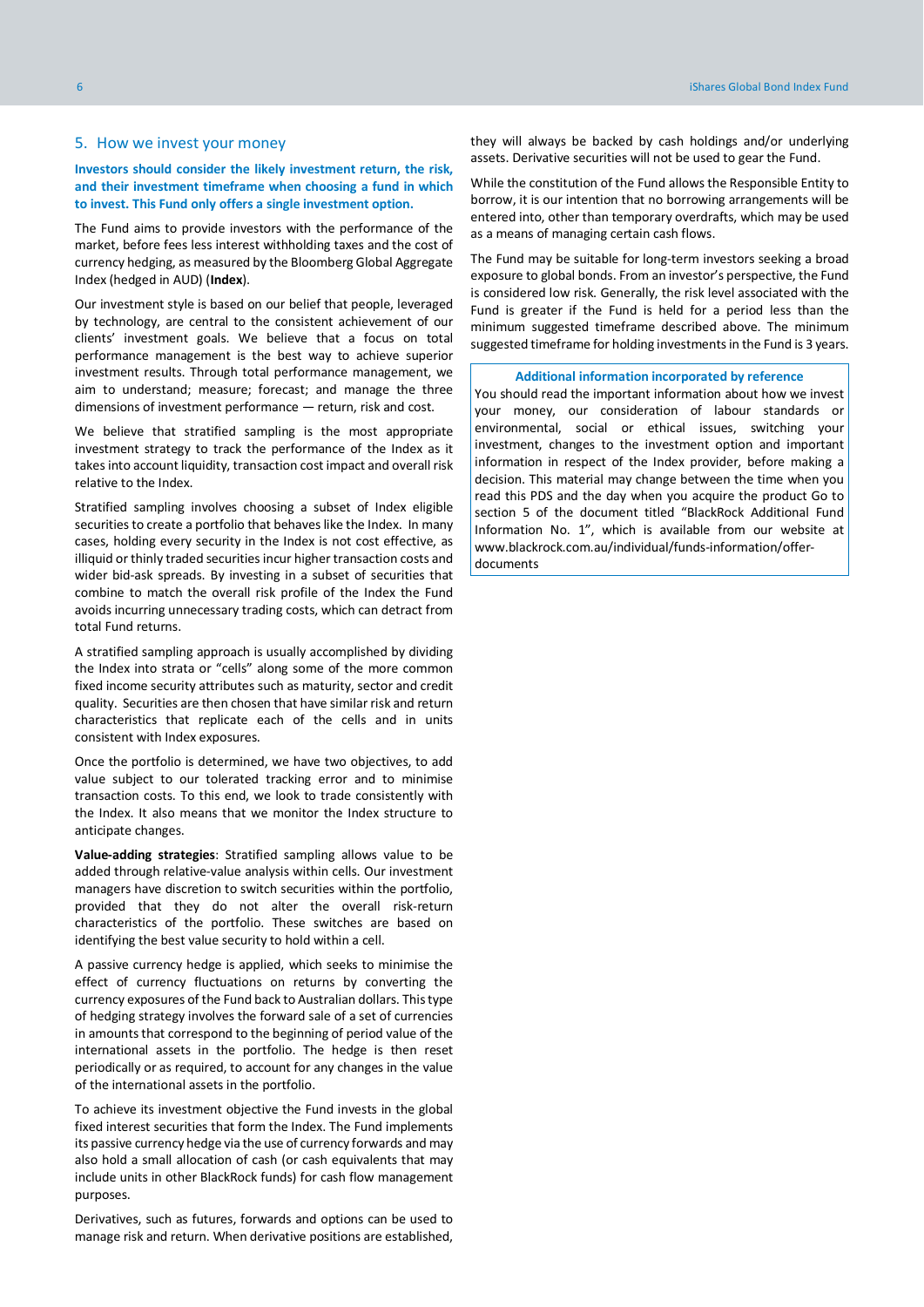## <span id="page-6-0"></span>6. Fees and costs

## **DID YOU KNOW?**

Small differences in both investment performance and fees and costs can have a substantial impact on your long-term returns.

For example, total annual fees and costs of 2% of your account balance rather than 1% could reduce your final return by up to 20% over a 30 year period (for example, reduce it from \$100,000 to \$80,000).

You should consider whether features such as superior investment performance or the provision of better member services justify higher fees and costs.

You may be able to negotiate to pay lower fees. Ask the fund or your financial adviser.

#### **TO FIND OUT MORE**

If you would like to find out more, or see the impact of the fees based on your own circumstances, the **Australian Securities and** 

**Investments Commission (ASIC) Moneysmart website (www.moneysmart.gov.au)** has a managed funds fee calculator

to help you check out different fee options.

### **6.1 Fees and costs summary**

The following table shows fees and other costs that you may be charged. Unless otherwise indicated, fees are inclusive of Goods and Services Tax (**GST**), any applicable stamp duty and take into account expected reduced input tax credits in respect of the GST component of the fee.

## **Information in the fee table can be used to compare costs between different managed investment schemes. Fees and costs can be paid directly from your Fund account or deducted from investment returns.**

| investment returns.                                                                                                           |               |                                                                                                                                                                                                                                                                                         |  |  |
|-------------------------------------------------------------------------------------------------------------------------------|---------------|-----------------------------------------------------------------------------------------------------------------------------------------------------------------------------------------------------------------------------------------------------------------------------------------|--|--|
| <b>Type of fee or cost</b>                                                                                                    | <b>Amount</b> | How and when paid                                                                                                                                                                                                                                                                       |  |  |
| <b>Ongoing annual fees and costs</b>                                                                                          |               |                                                                                                                                                                                                                                                                                         |  |  |
| <b>Management fees</b><br>and costs<br>The fees and costs<br>for managing your<br>investment <sup>1</sup>                     | $0.20\%$ p.a. | The Fund's management fee<br>is 0.20% p.a. and is calculated<br>in relation to the NAV of the<br>Fund on a daily basis. This<br>cost is deducted from the<br>Fund's assets and is generally<br>paid to us monthly in arrears.<br>Management fees and costs<br>include indirect costs of |  |  |
|                                                                                                                               |               | $0.00\%$ .                                                                                                                                                                                                                                                                              |  |  |
| <b>Performance fees</b><br>Amounts deducted<br>from your<br>investment in<br>relation to the<br>performance of the<br>product | Nil           | The Fund does not charge a<br>performance fee.                                                                                                                                                                                                                                          |  |  |
| <b>Transaction costs</b><br>The costs incurred<br>by the Fund when<br>buying or selling<br>assets                             | 0.05% p.a.    | Transaction costs that are not<br>recovered from the buy-sell<br>spread ('net transaction<br>costs') reduce returns and are<br>reflected in the Fund's unit<br>price.                                                                                                                   |  |  |

## **Member activity related fees and costs (fees for services or when your money moves in or out of the scheme)**

| <b>Establishment fee</b><br>The fee to open your<br>investment                                                                              | Nil                           |                                                                                                                                                                                                                  |
|---------------------------------------------------------------------------------------------------------------------------------------------|-------------------------------|------------------------------------------------------------------------------------------------------------------------------------------------------------------------------------------------------------------|
| Contribution fee <sup>1</sup><br>The fee on each<br>amount contributed<br>to your investment                                                | Nil                           | Not applicable                                                                                                                                                                                                   |
| <b>Buy-sell spread</b><br>An amount deducted<br>from your<br>investment<br>representing costs<br>incurred in<br>transactions by the<br>Fund | Sell<br>Buy<br>0.10%<br>0.10% | Estimated<br>transaction costs<br>are allocated when<br>an investor buys or<br>sells units in the<br>Fund by applying a<br>buy-sell spread on<br>the Fund's entry<br>and exit unit prices,<br>where appropriate. |
| Withdrawal fee <sup>1</sup><br>The fee on each<br>amount you take out<br>of your investment                                                 | Nil                           |                                                                                                                                                                                                                  |
| Exit fee $1$<br>The fee to close your<br>investment                                                                                         | Nil                           | Not applicable                                                                                                                                                                                                   |
| <b>Switching fee</b><br>The fee for changing<br>investment options                                                                          | Nil                           |                                                                                                                                                                                                                  |

<sup>1</sup> This fee includes an amount payable to an adviser

## **6.2 Example of annual fees and costs**

The table below gives an example of how ongoing annual fees and costs in the Fund can affect your investment over a 1-year period. You should use this table to compare this product with other products offered by managed investment schemes.

#### **Example**

| Balance of \$500,000 with a contribution of \$5,000 during year |     |                                                                     |  |
|-----------------------------------------------------------------|-----|---------------------------------------------------------------------|--|
| Contribution<br>Fees                                            | Nil | For every additional \$5,000 you put<br>in you will be charged \$0. |  |

| <b>PLUS</b>                     |                                                                                                                                                                                                                                                    |                                                                                                                                                  |  |  |
|---------------------------------|----------------------------------------------------------------------------------------------------------------------------------------------------------------------------------------------------------------------------------------------------|--------------------------------------------------------------------------------------------------------------------------------------------------|--|--|
| Management<br>fees and<br>costs | 0.20%                                                                                                                                                                                                                                              | And, for every \$500,000 you have in<br>the Fund you will be charged or have<br>deducted from your investment an<br>estimated \$1,000 each year. |  |  |
| Performance<br>fees             | Nil                                                                                                                                                                                                                                                | And, you will be charged or have<br>deducted from your investment \$0 in<br>performance fees each year                                           |  |  |
| <b>Transaction</b><br>costs     | 0.05%                                                                                                                                                                                                                                              | And, you will be charged or have<br>deducted from your investment \$250<br>in transaction costs                                                  |  |  |
| <b>EQUALS</b>                   |                                                                                                                                                                                                                                                    |                                                                                                                                                  |  |  |
| <b>Cost of Fund</b>             | If you had an investment of \$500,000 at the<br>beginning of the year and you put in an<br>additional \$5,000 during that year you would be<br>charged fees and costs of $$1,250.1$<br>What it costs you will depend on the fees you<br>negotiate. |                                                                                                                                                  |  |  |